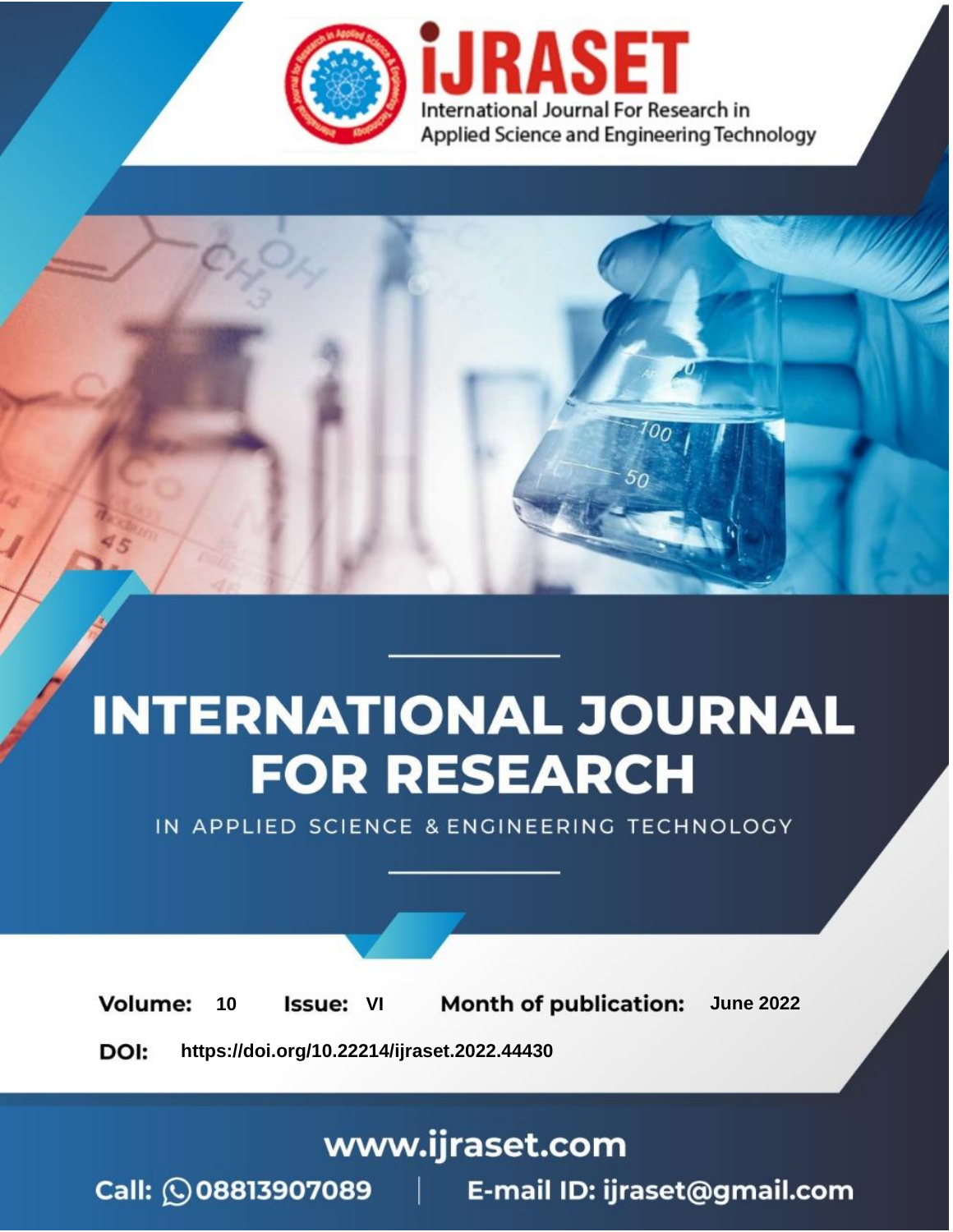

International Journal for Research in Applied Science & Engineering Technology (IJRASET**)**

 *ISSN: 2321-9653; IC Value: 45.98; SJ Impact Factor: 7.538 Volume 10 Issue VI June 2022- Available at www.ijraset.com*

### **Movie Recommendation System**

Jose Immanuvel. J<sup>1</sup>, Sheelavathi. A<sup>2</sup>, Priyadharshan. M<sup>1</sup>, Vignesh. S<sup>1</sup>, Elango. K<sup>1</sup>, *1, 3, 4, 5Unformation Technology, Saranathan College of Engineering, Trichy, India <sup>2</sup>Assistant Professor, Information Technology Saranathan College of Engineering, Trichy, India*

*Abstract: Movie recommendation system proposed whose primary objective is to suggest a recommended list through singular value decomposition collaborative filtering and cosine similarity. The present work improves these approaches by taking the movies' content information into account during the item similarity calculations. The proposed approach recommends the top n recommendation list of movies to users on user's interest preferences that were not already rated. Graphically shows the percentage of already viewed movies by user and movies recommended to User. Now a day's recommendation system has changed the fashion of looking the items of our interest. OTT Movie Application Recommendation for mobile users is crucial. It performs a complete aggregation of user preferences, reviews and emotions to help you make suitable movies. It needs every precision and timeliness, however, this can be info filtering approach that's accustomed predict the preference of that user. Recommender System may be a system that seeks to predict or filter preferences in keeping with the user's selections. The very common purpose where recommender system is applied are OTT platforms, search engines, articles, music, videos etc. during this work we tend to propose a Collaborative approach-based Movie Recommendation system. It is supported collaborative filtering approach that creates use of the knowledge provided by users, analyzes them so recommends the flick that's best suited to the user at that point.*

#### **I. INTRODUCTION**

A recommendation system is one type of information filtering system, which filters items by User's interests. In recent decades, the recommendation system became an inalienable part of ecommerce and social websites due to the problem overload. In an era of information overloading, recommendation systems have developed for discovering the interesting item according to the User's preference or choice. It was applied in many areas, such as online learning, e-commerce, etc. Examples of such applications are YouTube, Amazon.com, Movie Lens, Netflix, Facebook, etc.

#### **II. EXISTING SYSTEM**

This model-based C.F. recommendation has been introduced to overcome the challenges of memory-based C.F. These techniques discover the rating pattern from historical data and give highly accurate and effective recommendations from some sample data. Clustering model and matrix factorization are familiar techniques used in model-based approaches. SVD, and ALS are popular M.F. techniques that have gained importance in the Netflix price challenge's recommender system. The existing system works on individual users' rating and on the genre of the show. This could be someday useless, the users World Health Organization have completely different completely different style from the recommendations shown by the system as each user might have different tastes. This technique calculates the similarities between completely different users then suggest show to them as per the ratings given by the various users of comparable tastes.

#### **III. PROPOSED SYSTEM**

In the proposed method, the content based recommendation system, Collaborative based recommendation system and hybrid recommendation system are used in the proposed method. The past data has been used to build the movies recommendation systems. This proposes that a rating relying on coordinates of the training set values is applied to the new phase. Computing the interval between the initial point and each point taken from the training dataset is the initial step. There are different ways to measure this distance, including different kind of distance such as Euclidean distance, Manhattan Distance and Hamming Distance. The three mentioned distance calculated using below equations. The very common purpose where recommender system is applied are OTT platforms, search engines, articles, music, videos etc. during this work we tend to propose a Collaborative approach-based Movie Recommendation system.We tend to propose economic healthcare associates during this paper the algorithmic rule of the Film Recommendation supported improved KNN strategy that measures simpler advisory system accuracy. However, to evaluate performance, the k closest victimized neighbors, the maximum inner circles, as well as the basic inner strategies are used. The exception to this is the projected results, which use algorithms to check for (supposedly) involvement. The performance results show that the projected strategies improve additional accuracy of the Movie recommendation system than the other strategies employed in this experiment.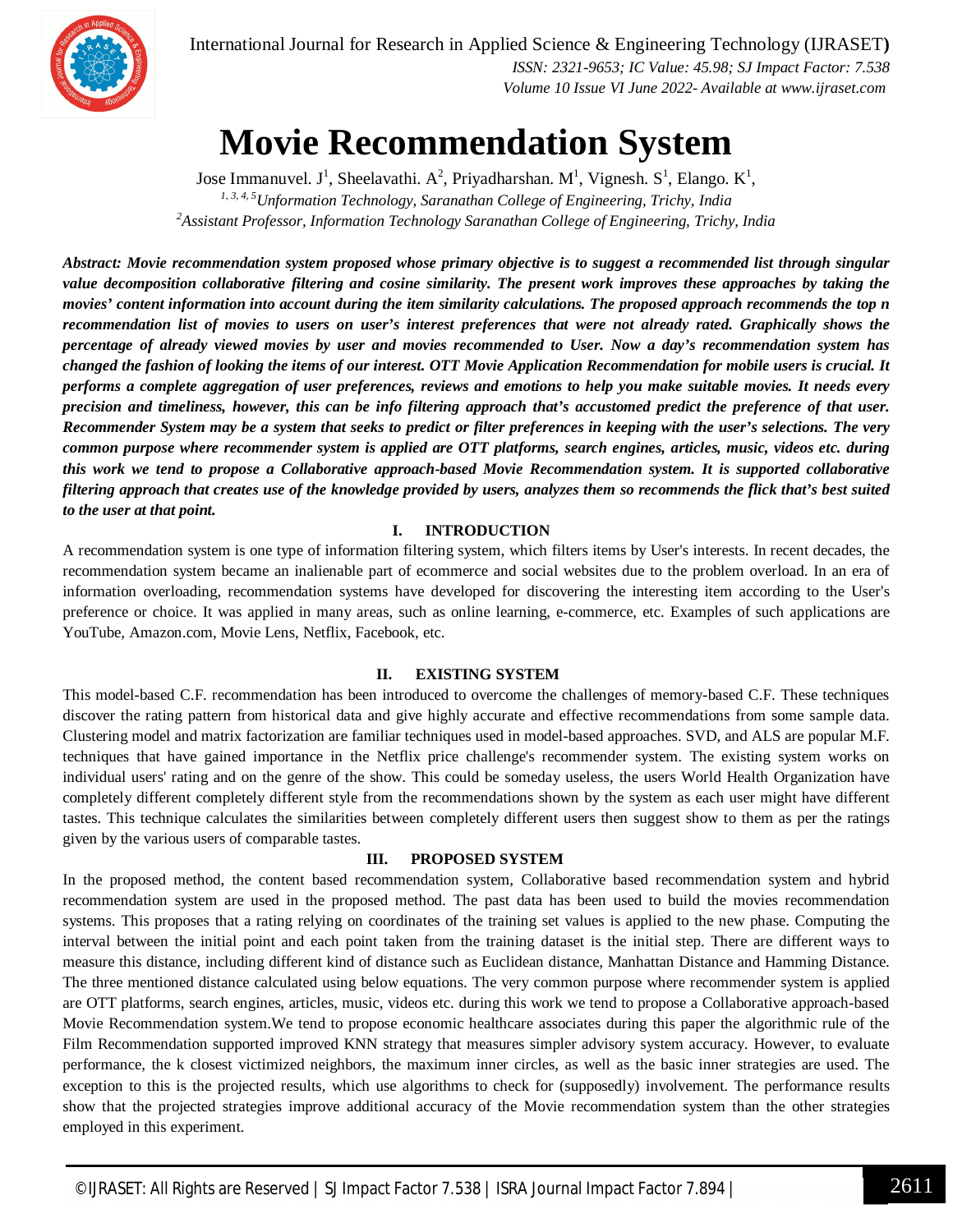

International Journal for Research in Applied Science & Engineering Technology (IJRASET**)**

 *ISSN: 2321-9653; IC Value: 45.98; SJ Impact Factor: 7.538*

 *Volume 10 Issue VI June 2022- Available at www.ijraset.com*

#### **IV. SYSTEM ARCHITECTURE**

A system architecture is the conceptual model that defines the structure, behavior, and more views of a system. An architecture description is a formal description and representation of a system, organized in a way that supports reasoning about the structures and behaviors of the system.



#### **V. SYSTEM DESIGN**

#### *A. OTT Recommendation*

Movie recommendation system proposed whose primary objective is to suggest a recommended list through singular value decomposition collaborative filtering and cosine similarity. The present work improves these approaches by taking the movies' content information into account during the item similarity calculations. The proposed approach recommends the top n recommendation list of movies to users on user's interest preferences that were not already rated. Graphically shows the percentage of already viewed movies by user and movies recommended to User.

#### *B. Movie Recommendation*

A movie recommendation system is a fancy way to describe a process that tries to predict your preferred items based on your or people similar to you. In layman's terms, we can say that a Recommendation System is a tool designed to predict/filter the items as per the user's behavior.

#### *C. Content Based Filtering*

Content-based filtering is a type of recommender system that attempts to guess what a user may like based on that user's activity. Content-based filtering makes recommendations by using keywords and attributes assigned to objects in a database (e.g., items in an online marketplace) and matching them to a user profile. For example, a user selects "Entertainment apps" in their profile. Other features can be implicit, based on the apps they have previously installed. For example, the user installed another app published by Science R Us. The model should recommend items relevant to this user. In Content-Based

Recommender, we must build a profile for each item, which will represent the important characteristics of that item. For example, if we make a movie as an item then its actors, director, release year and genre are the most significant features of the movie.

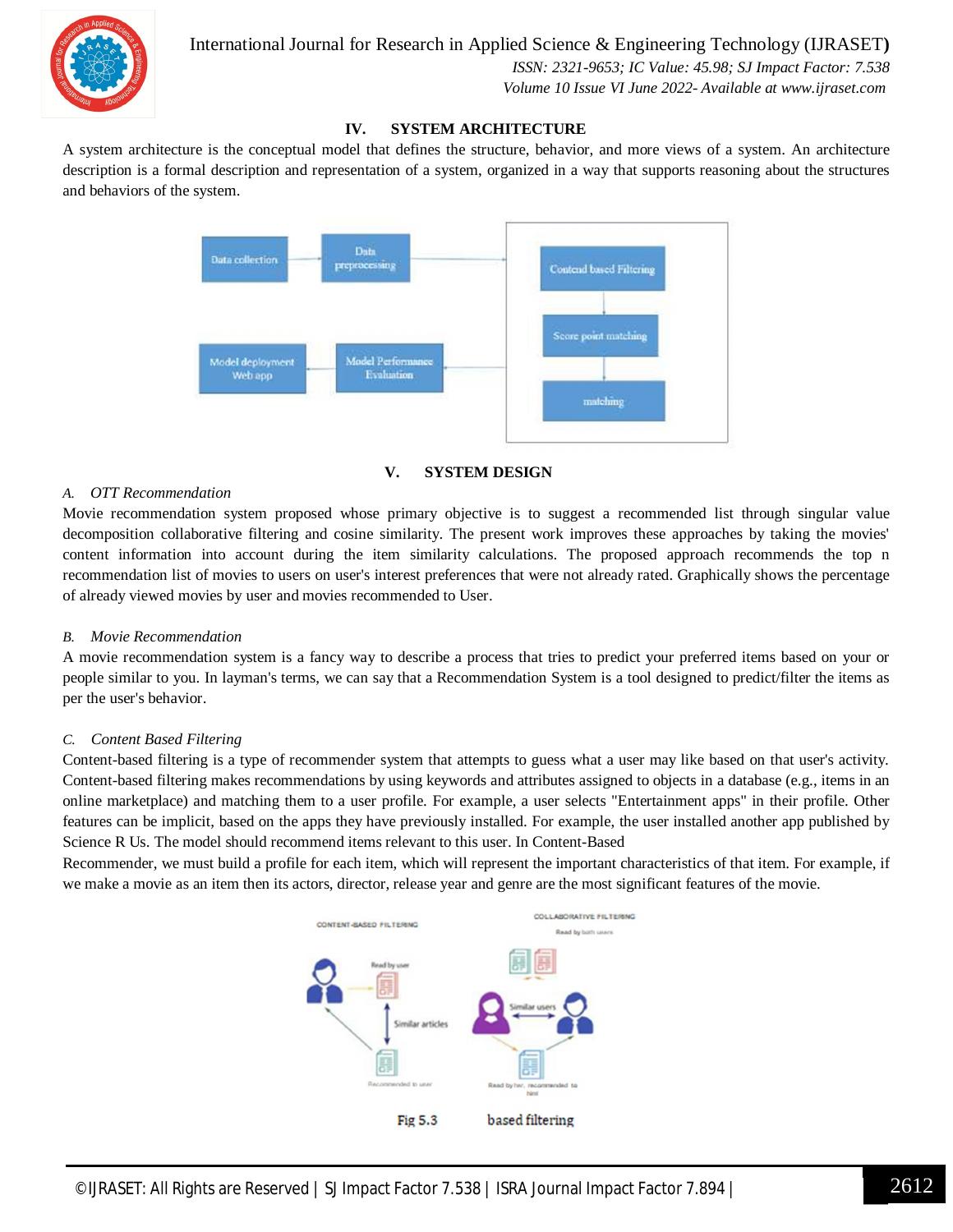

#### International Journal for Research in Applied Science & Engineering Technology (IJRASET**)**  *ISSN: 2321-9653; IC Value: 45.98; SJ Impact Factor: 7.538*

 *Volume 10 Issue VI June 2022- Available at www.ijraset.com*

#### *D. Score Point Matching*

The correlation score tells us how close the movies above are related to the movie we provided as an input. Closer its value to 1, the more chances the user may like the movie recommended by our recommender. The Recommender system recommended "Black Panther, IT, A Quiet Place, Here diatery...etc." for the input "Wonder Woman" can be verified in Movie recommendation for given key words. For the input "Football player trains a woman team" the output returned is "Bigil, What Men Want, The Sensei, Quan li Kou Sha Etc..." This shows that this feature's result is successful.

**RESPONSIVENESS SCORE**





#### *E. Data Analysis*

It is very well suited to Data Analysis, Machine Learning (ML) and education. It is a free Jupiter notebook service and does not require a setup for use, also provides free access to computing resources along with GPUs. For the input "Bigil" output was successful. The Recommender system tem recommended "Sarkar, Their, Pailwaan, Viswasam...etc." for the input "Bigil". For the input "Wonder Woman" output was successful. The Recommender system recommended "Black Panther, IT, A Quiet Place, Hereditary...etc." for the input "Wonder Woman". Importing the packages and reading the dataset was done. The required dataset. **Genre Count of OTT Platforms Genre Average Rat i ng of OTT Platforms**

Fig 5.4 (b) Streaming score



Fig 5.5 Data analysis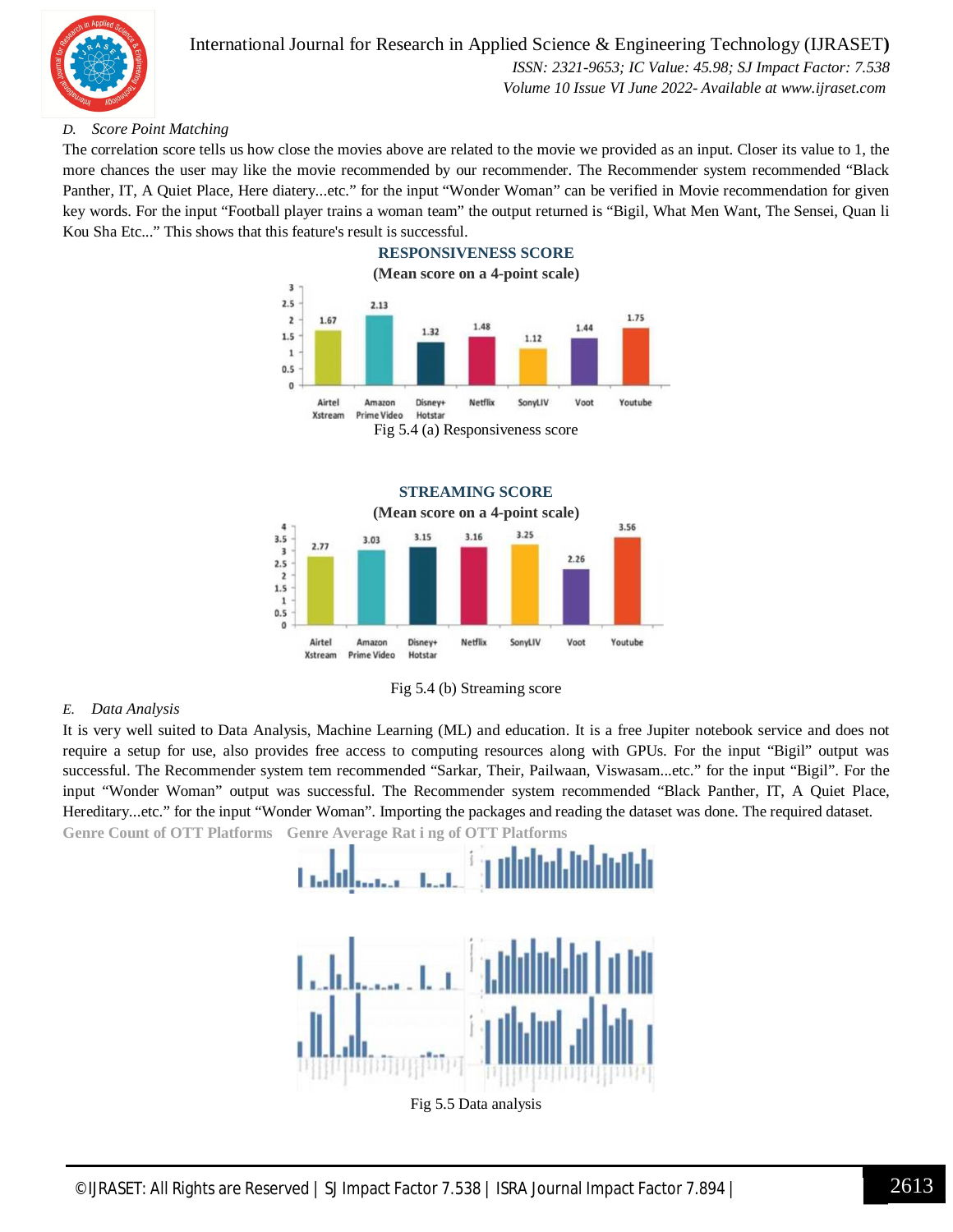

#### International Journal for Research in Applied Science & Engineering Technology (IJRASET**)**  *ISSN: 2321-9653; IC Value: 45.98; SJ Impact Factor: 7.538 Volume 10 Issue VI June 2022- Available at www.ijraset.com*

#### *F. Rating System*

A recommender system, or a recommendation system, is a subclass of information filtering system that seeks to predict the "rating" or "preference" a user would give to an item. They are primarily used in commercial applications. Factors affecting the reliability of user review- to-rating conversion are studied. A confidence level is computed for ratings produced from user reviews. The confidence level is considered in the recommendation formulation process. Use of the confidence level increases prediction accuracy and user satisfaction.

#### **VI. MODULE LIST**

#### *A. Dataset Collection*

There are several datasets available to build a movie recommendation system. But for this project, we are going to use a dataset that contains the metadata (cast, crew, budget, etc..) Of the movie.

#### *B. Preprocessing*

The dataset contains two CSV files, credits, and movies. The credits file contains all the metadata information about the movie and the movie file contains the information like name and id of the movie, budget, languages in the movie that has been released, etc.

#### *C. Content Filtering*

Content-based filtering are also known as cognitive filtering. This filtering recommends item to the user based on his past experience. For example, if a user likes only action movies then the system predicts him only action movies similar to it which he has highly rated. The broader explanation could be suppose the user likes only politics related content so the system suggests the websites, blogs or the news similar to that content.

#### *D. Score Point Matching*

The user's scoring preferences can also be used to calculate the user's score probability. The scoring value of all commodities in the score matrix can be regarded as an n- dimensional score vector.What you can do is divide the matrix into training and testing dataset. For example, you can cut a  $4 * 4$  submatrix from the lower right end of  $10 * 20$  matrix. Train the recommendation system on the remaining matrix and then test it against 4 \* 4 cut. You will have the expected output and the output of your system

#### **VII. IMPLEMENTATION**

#### *A. Reference Implementation*

CPython is the reference implementation of Python. It is written in C, meeting the C89 standard with several select C99 features. It compiles Python programs into an intermediate bytecode which is then executed by its virtual machine. CPython is distributed with a large standard library written in a mixture of C and native Python. It is available for many platforms, including Windows and most modern Unix-like systems. Platform portability was one of its earliest priorities.

#### *B. Other Implementations*

PyPy is a fast, compliant interpreter of Python 2.7 and 3.5. Its just-in-time compiler brings a significant speed improvement over CPython but several libraries written in C cannot be used with it.

Stackless Python is a significant fork of CPython that implementsmicrothreads; it does not use the C memory stack, thus allowing massively concurrent programs. PyPy also has a stackless version.

MicroPython and CircuitPython are Python 3 variants optimized for microcontrollers. This includes Lego Mindstorms EV3. RustPython is a Python 3 interpreter written in Rust.

#### *C. Unsupported Implementations*

Other just-in-time Python compilers have been developed, but are now unsupported:

Google began a project named Unladen Swallow in 2009, with the aim of speeding up the Python interpreter five-fold by using the LLVM, and of improving its multithreading ability to scale to thousands of cores, while ordinary implementations suffer from the global interpreter lock.

Psyco is a just-in-time specialising compiler that integrates with CPython and transforms bytecode to machine code at runtime. The emitted code is specialized for certain data types and is faster than standard Python code.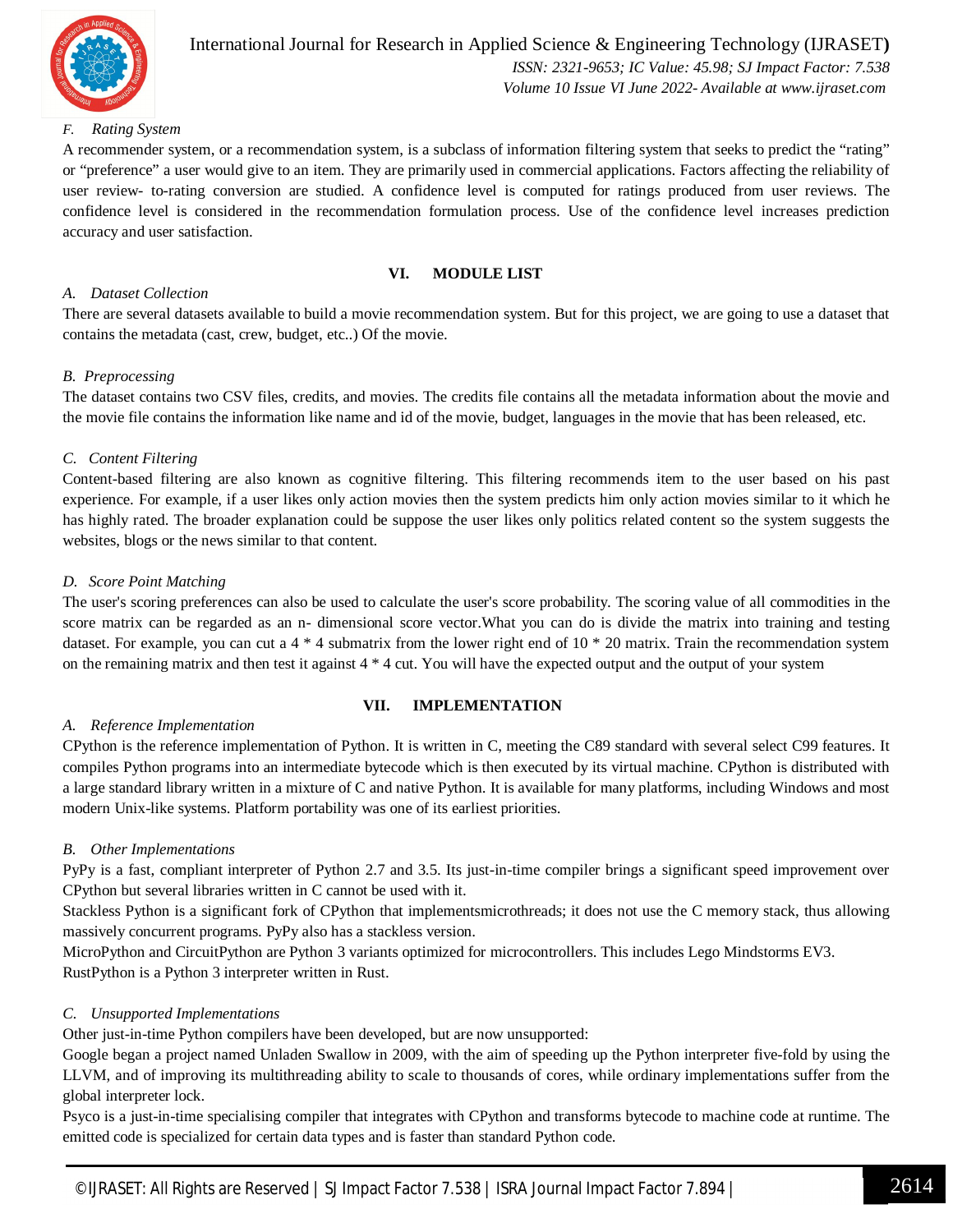

International Journal for Research in Applied Science & Engineering Technology (IJRASET**)**

 *ISSN: 2321-9653; IC Value: 45.98; SJ Impact Factor: 7.538 Volume 10 Issue VI June 2022- Available at www.ijraset.com*

In 2005, Nokia released a Python interpreter for the Series 60 mobile phones named PyS60. It includes many of the modules from the CPython implementations and some additional modules to integrate with the Symbian operating system. The project has been kept up- to-date to run on all variants of the S60 platform, and several third-party modules are available. The Nokia N900 also supports Python with GTK widget libraries, enabling programs to be written and run on the target device.

#### **VIII. CONCLUSION**

There are several datasets available to build a movie recommendation system. But for this project, we are going to use a dataset that contains the metadata (cast, crew, budget, etc...) of the movie. This project an algorithm for collaborative filtering recommendation system and applied it in the movie recommendation system. This personalized recommendation system uses the singular value decomposition algorithm and User-based co-coin similarity algorithm; these recommend the top n movies to the active User.

#### **REFERENCES**

- [1] W. Hill, L. Stead, M. Rosenstein, G. Furnas(1995). Recommending and Evaluating Choices in a Virtual Community of Use. Conference on Human Factors in Computing Systems.
- [2] P. Resnick, N. Iakovou, M. Sushak, P. Bergstrom, J. Riedl, GroupLens: An open architecture for collaborative filtering of netnews, Proc. Comput. Supported Cooperative Work Conf. (1994).
- [3] G. Linden, B. Smith, J. York, Amazon.com
- [4] recommendations: Item-to-item collaborative
- [5] filtering, IEEE Internet Comput.. 7 (1) (2003) 76-80.
- [6] Shuiguang Deng, Dongjing Wang, Ying Li, A recommendation system to facilitate business process modeling, IEEE Trans. Cabernets 47 (6)
- [7] L. Yao, Q.Z. Sheng, A.H.H. Ngu, J. Yu, A. Segev, Unified collaborative and content- based web service recommendation, IEEE Trans. Services Comput. 8 (3) (2015) 453-466.
- [8] B. Guo, S. Xu, D. Liu, L. Niu, F. Tan, Y. Zhang. (2017).Collaborative filtering recommendation model with user similarity filling.IEEE 3rd Information Technology and Mechatronics Engineering Conference (ITOEC) pp. 1151-1154.
- [9] J. Bobadilla, F. Ortega, A. Hernando, A. Gutierrez, Recommender systems survey, Knowl.-Based Syst. 46 (1) (2013) 109-132.
- [10] J.S. Breese, D. Heckerman, C. Kadie(2013).Empirical analysis of predictive algorithms for collaborative filtering.Vol. 7(7), pp. 43-52.
- [11] J. Herlocker, J.A. Konstan, J. Riedl, An empirical analysis of design choices in neighborhoods-based collaborative filtering algorithms, Information Retrieval 5 (4)(2002) 287-310.
- [12] J. Das, P. Mukherjee, S. Majumder, P. Gupta (2014).Clustering-based recommender system using principles of voting theory.International Conference on Contemporary Computing and Informatics (IC3I), Mysore, pp.230-235.
- [13] R. Bell, Y. Koren, C. Volinsky, Matrix factorization techniques for recommender systems, Computer 42 (8) (2009) 30-37.
- [14] A.B. Barragans-Marti'nez, E. Costa-Montenegro, J.C. Burguillo, M. Rey- Lopez, F. A. Mikic-Fonte, A. Peleteiro, A hybrid content based and item-based collaborative filtering approach to recommend T.V. programs enhanced with singular value decomposition, Inf. Sci. (Ny) 180 (22) (2010) 42904311. [15] Luis G. Perez, Francisco Chiclana, Samad
- [16] Ahmadi(2011).A Social network representation for Collaborative Filtering Recommender
- [17] Systems.International Conference on
- [18] IntelligentSystems Design and Applications (ISDA) pp 438-443.
- [19] L. Yu, C. Liu, Z. Zhang, Multi-linear interactive matrix factorization, Knowl.-Based Syst. 85 (2015) 307-315.
- [20] M.W. Berry, Large-scale sparse singular value computations, Int. J. Supercomput. Appl. 6 (1) (1992) 13-49.
- [21] G. Adomavicius, A. Tuzhilin, Toward then extends generation of recommender system.A survey of the
- [22] state-of-the-art and possible extensions, IEEE Trans. Knowl. Data Eng. 17 (6) (2005) 734-749.
- [23] F.O. Isinkaye,Y.O. Folajimi, B.A. Ojokoh (2015). Recommendation systems: Principles, methods and evaluation. Egypt. Informat. J.
- [24] Guangxia Xu, Zhijing Tang, Chuang Ma,Yanbing Liu,Mahmoud Daneshmand (2019).A Collaborative Filtering Recommendation Algorithm Based on User Confidence and Time Context.Hindawi Journal of Electrical and Computer Engineering. Article ID 7070487, 12 pages.
- [25] MovieLens, http://www.grouplens.org/node/73.